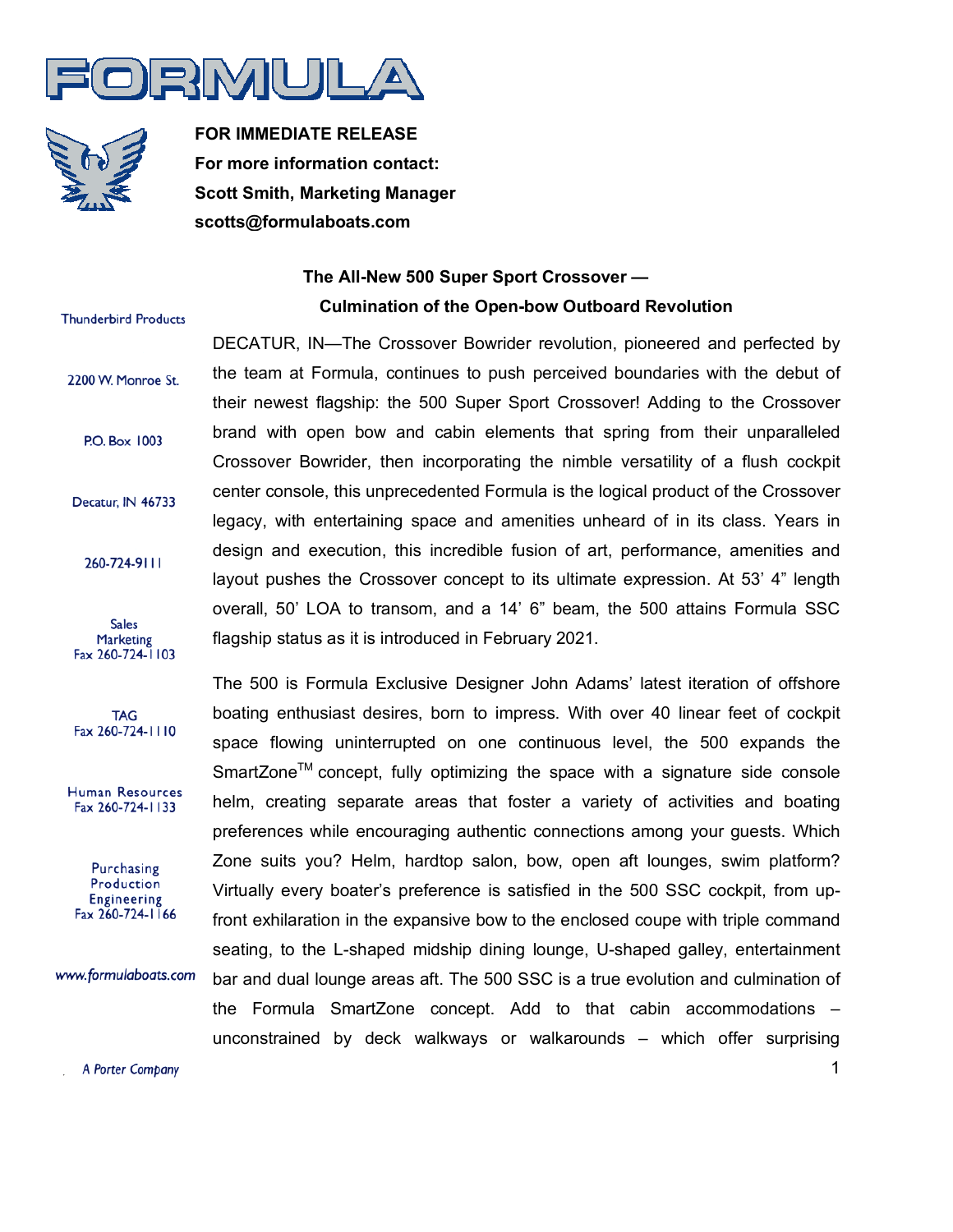amenities previously encountered only in closed bow vessels, including a convertible dinette/sleeping berth, aft stateroom with queen-size bed and lounge divan, private stand-up head compartment, full galley and premium AV entertainment.

Let your imagination soar as your crew escapes to the freedom of open water without the confines of a traditional, narrowly defined vessel. The side console helm maximizes Formula's offshore heritage with triple command seating that is chiseled for support, yet expertly formed for ultimate comfort. Each seat bottom adjusts for options to sit, stand or rest on the upright seat, affording your team confident command for varying seas and activities. The sturdy composite dash features dual Raymarine Axiom XL 24 widescreen color chartplotters with standard 48" Raymarine open-array radar and FLIR M332 thermal camera, Mercury® DTS with SmartCraft VesselView™ and intuitive waterproof switches logically arrayed in Liquid Black panels with bold, metallic accents. The 500 SSC also features impressive digital switching with a helm-mounted, dedicated Raymarine Axiom+ 12" display and wireless iPad™ control with subscription-ready cellular remote control, putting mobile command at your fingertips. Quintuple Mercury 400 Verado Outboard motors, with upgrade to Quint Mercury Racing 400R's or 450R's, respond instantly to your control with electronic shift and throttle, Mercury® Joystick Piloting and choice of impressive leather-wrapped, polished stainless tilt steering wheel.

Powered adjustable-height footrests further customize the fit, while the standard 30,000 BTU reverse cycle cockpit air conditioner with strategically placed vents incorporated into the helm and seat backs takes this command to an entirely new level. The dash-mounted Rockford Fosgate® AM/FM stereo system with Bluetooth® and USB port delivers music through 16 JL Audio® multi-color LED lighted chrome-finished speakers in the cockpit with 800W amplification and four lighted 200W subwoofers throughout. The exacting proportions at the dash are accented by an upholstered eyebrow, introducing an upscale sophistication to the helm console zone. A lockable dash storage compartment and padded mobile device station safeguard your personal electronics and valuables as you enjoy the day.

Heading toward open horizons or hugging the coast, the ride is fast-paced, yet solid and secure as you pamper your guests with Formula performance and luxury. Sumptuously contoured cockpit seating with crisp, precision stitching speaks volumes in styling expertise. The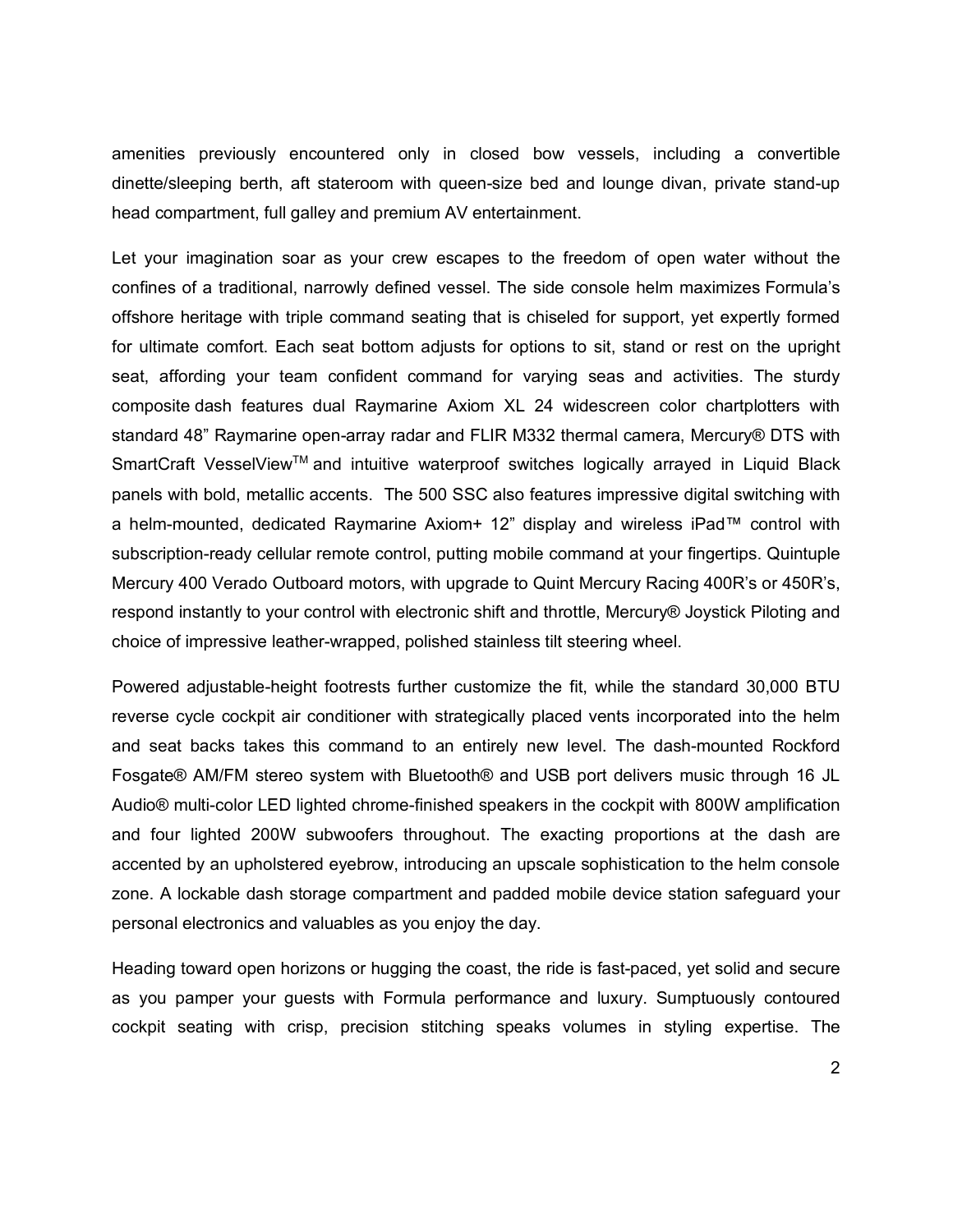500's SmartZone design optimizes every square inch of your living space, the key to uninterrupted entertainment possibilities in the cockpit. Seven distinct seating areas bow to aft offer ever-changing perspectives for perpetual sharing and discovery.

The spacious salon is fully enclosed with the beautifully sculpted fiberglass hardtop. The fullwidth motorized glass sunroof with fixed moonroof aft, fully accented with dramatic multi-color LED lighting, opens to the sky, creating priceless encounters under the stars. While closed, a mid-salon 18,000 BTU air conditioner added to the helm 30,000 BTU unit keeps your guests cool in total 48,000 BTU comfort. Enjoy the panoramic view at the Ultraleather L-shaped raised salon nook to port with fold-out Corian® dining table and two tip-out barstools. Flanked by a Vitrifrigo ice maker below and lockable beverage center aft featuring three-tier storage with adjustable bottle keeper and assorted tempered stemware and glassware plus blender or optional 26-bottle dual-zone wine cooler, the best entertaining and conversation begin here. The concealed power lift 65" television with Bose soundbar raises from the starboard side galley counter, an easy view for all. The full-width motorized glass bulkhead system allows you to choose your degree of salon zone separation from partial to full closure. With the sliding glass door panels to port and bar-integrated power down window to starboard, you can choose the reach of entertainment as you engage between the salon and aft cockpit.

Venturing aft, the portside U-shaped lounge with stationary Corian table features four stainless cupholders and center pop-up LED accent light, or choose the powered, adjustable-height cockpit table, which lowers for sunning with a filler cushion or powers into the floor for open cockpit options. To starboard, the L-shaped lounge with 54-gallon cooler below, complete with refrigerator/freezer coils, offers a quiet respite or extended bar entertainment possibilities. When sun protection is preferred, the standard SureShade extends aft from the coupe top at the touch of a button. Indeed, the entire aft cockpit centers on versatility, yet remains ready to connect – comfortable conversations or private retreats are equally valued. Whether it's gathering for al fresco lunch, basking in the sun or enjoying a soothing sunset cruise, the 500 is ready for the next on-water activity you and your guests may choose.

Let your culinary passions delight your guests at the chef-inspired U-shaped kitchen, which features an expansive bi-level Corian countertop in a layout created for efficiency and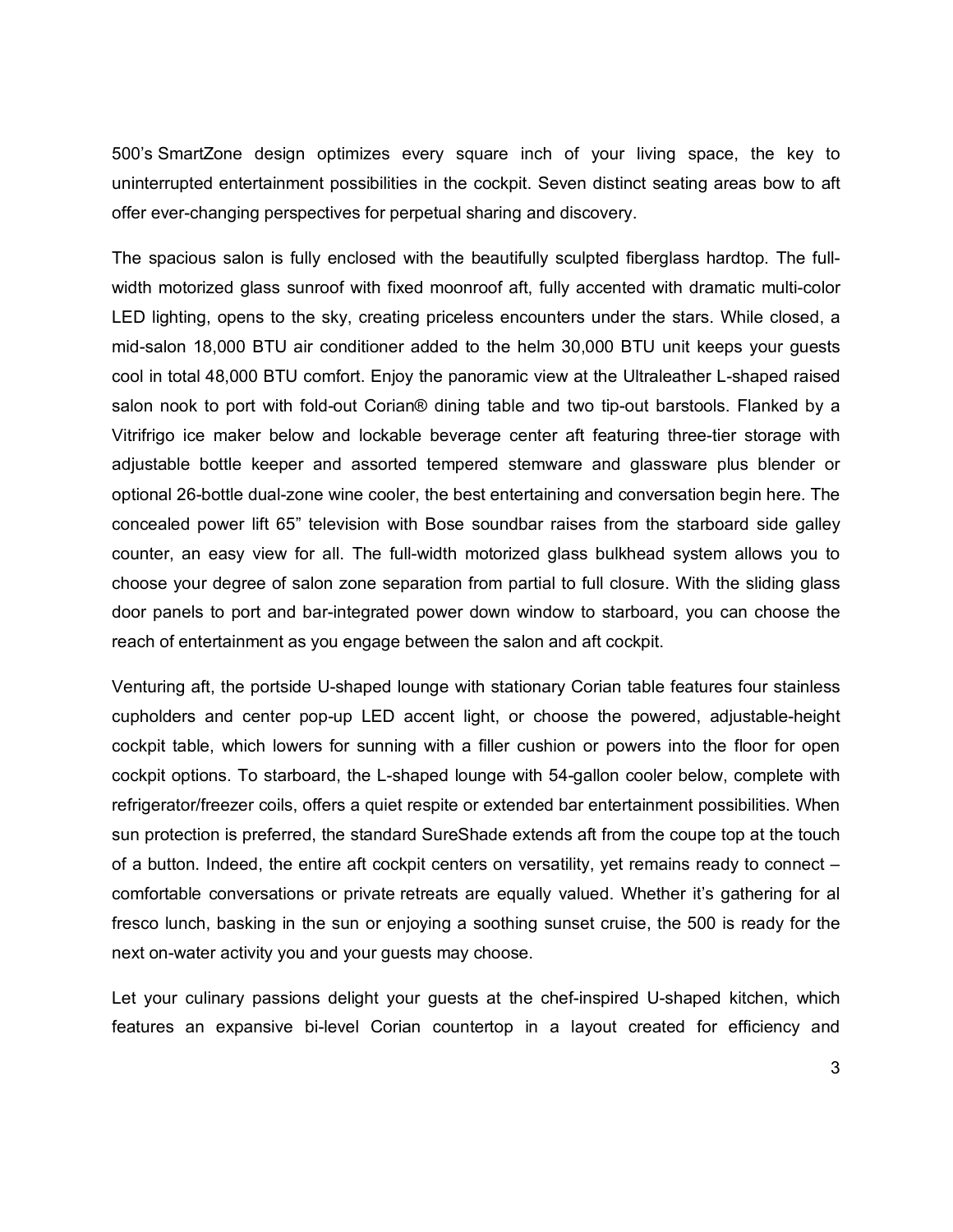enjoyment. The focus is entertainment-ready equipment, all within easy reach. Creations are effortless with the high-capacity dual-drawer stainless Vitrifigo pullout fridge, two-burner range and convection microwave. Plentiful storage plus two counter levels allow ease for onboard or catered presentations. Directly aft, the stainless sink with cover and design-inspired faucet centers the station flanked by a full bank of hardwood dovetailed drawers, perceptively designed to protect your cooking tools from the elements, keeping them in your favored intuitive location. A dedicated trash container and paper towel holder ensure a shipshape space. The entertainment bar with elevated Corian countertop and two upholstered barstools draws in the fun while at anchor, adrift or at the dock. The standard 240V electric grill is perfectly positioned in the aft cockpit, offering a separate zone for the creative outdoor chef.

When you prefer a closer connection with your on-water experience, head aft through the sliding glass transom door to the spacious, rear-facing portside lounge which converts easily into a large two-position sun lounge. A starboard utility locker keeps four fenders safely stowed, yet conveniently at the ready. Heading to the reef for an afternoon adventure? The 500's SmartZone design means easy water access off the roomy, extended swim platform with dual fold-down side entrance ladders. There is no need for imposing hullside entries that limit your seating capabilities or force your crew to move aside. Quite the opposite, the 500 swim platform with side extensions is a zone in itself, with 71 square feet of room, so swimmers can rinse off, towel and transition effortlessly to the cockpit living space without thought or inconvenience to anyone aboard. The platform's waterproof stereo control with four powerful JL Audio speakers and 200 watt subwoofer extend your entertainment capabilities aft. The upholstered sport station with six stainless drink holders, available SEABOB F5S and SUP racks make the 500 the central spot at the cove.

When you prefer an open vista, the 500 offers a seamless transition forward with the flush cockpit sole leading all the way to the bow through Formula's unique, slide-open windshield and glass wind door with Corian frame. Wraparound seating offers multiple views and keeps your guests engaged. The forward-facing triple-wide lounge transitions to full-length starboard-side seating that sweeps widely across the forward bow and even arcs to port, maximizing your space and seating choices. Twin fold-up armrests give sure support at the forward-facing lounge. Two electrically actuated tables with filler cushions increase your dining

4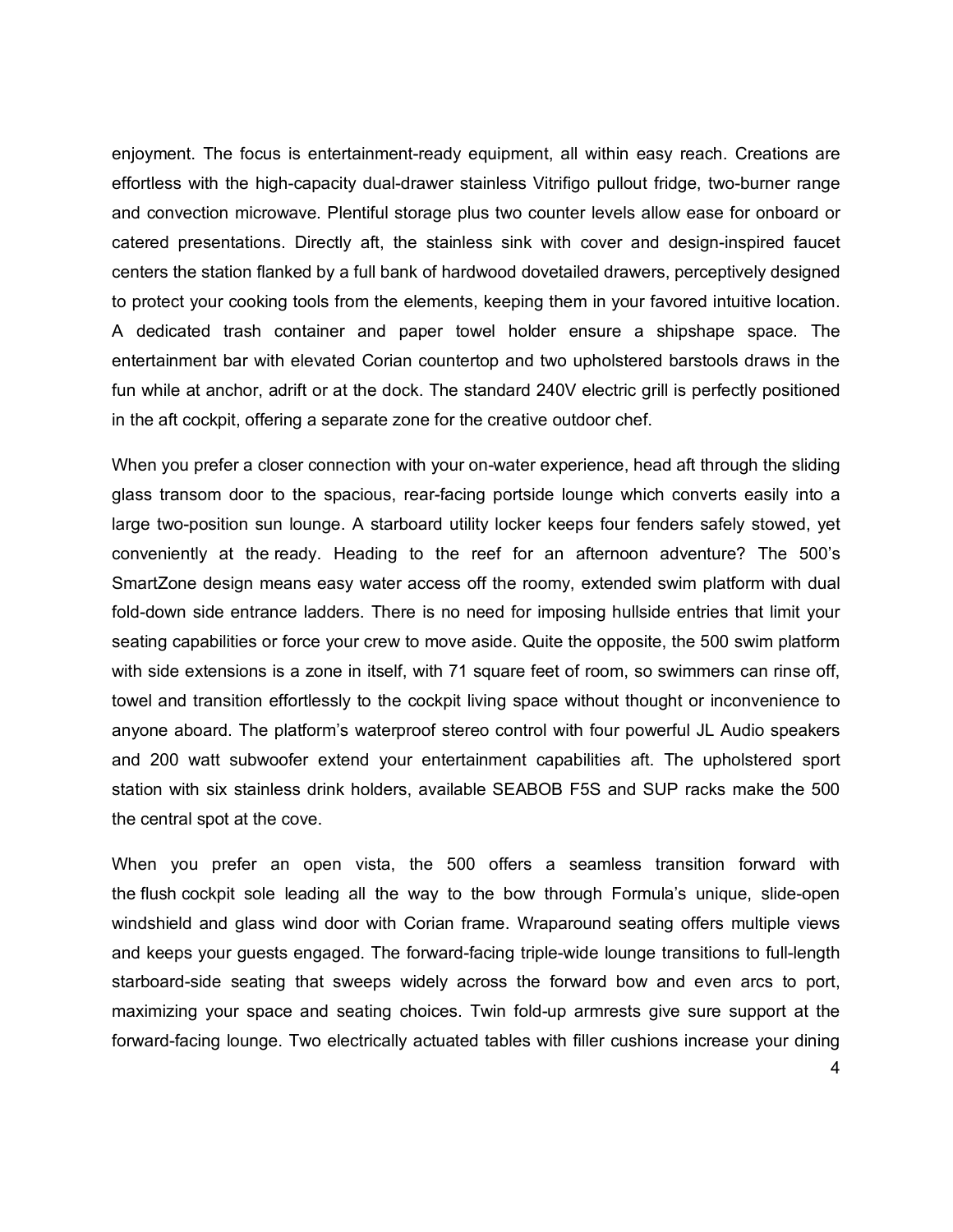and sunning possibilities, while two pop-up LED accent lights forward extend gatherings well into the evening. A waterproof stereo control at the portside bow plus four speakers and a subwoofer give mode and volume selection to match the mood up front. When shade is preferred, the bow sun shade with stainless supports is a welcome standard feature. Designated storage for the sun shade, seating covers and filler cushions is a Formula hallmark.

The 500 SSC brings choice to a new level. 26 drink holders throughout the bow and cockpit offer plenty of places for your guests to enjoy refreshments throughout the day. And, as you head out on each new journey, easy-access storage offers dedicated placement for your boating gear and personal belongings. From underseat storage throughout to roomy gear lockers and points in between, 11 different molded fiberglass tubs and lockers, along with tough, gelcoat-finished equipment holds, make your experience safe, seamless and easy. Dual USB charging ports are conveniently located throughout, and at the end of the day, multi-color LED accent lighting in every zone adds a heightened awareness while soothing the soul. Underwater LED multicolor lights are standard to add distinctive style and appeal. The 'Sound-to-Light' with Wi-Fi control features full spectrum color choices that seamlessly sync to your music, creating a multi-sensory underwater light show.

The 500 cabin provides a completely residential experience through the creative, hull-to-hull, wall-to-wall utilization of space only Formula's unique Crossover layout affords. Enter with ease through the sliding door at the helm. Solid Corian steps lead down to a fully molded cabin liner with woodgrain-finish flooring and 6' 7" headroom. The environment is yours to control, with spacious, opening windows, motorized blind system, tinted skylight and forward window with electronic privacy smart glass, 16,000 BTU air conditioning with UV purifier and multi-color LED accent lighting. A fully appointed lower kitchen, dining lounge, enclosed head and wellappointed aft stateroom with a full sofa lounge offer the upscale accommodations of a closed bow cruiser.

The U-shaped Ultraleather lounge forward is deep and spacious, accommodating friends for dinner or light-hearted entertainment at the Corian table that hinges up to reveal drink holders and lowers for sleeping at the flip of a switch. Berth legroom is easily revealed by raising the forward backrest. Storage is abundant at the backrests and under the lounge, and a dual USB charging port is conveniently located nearby.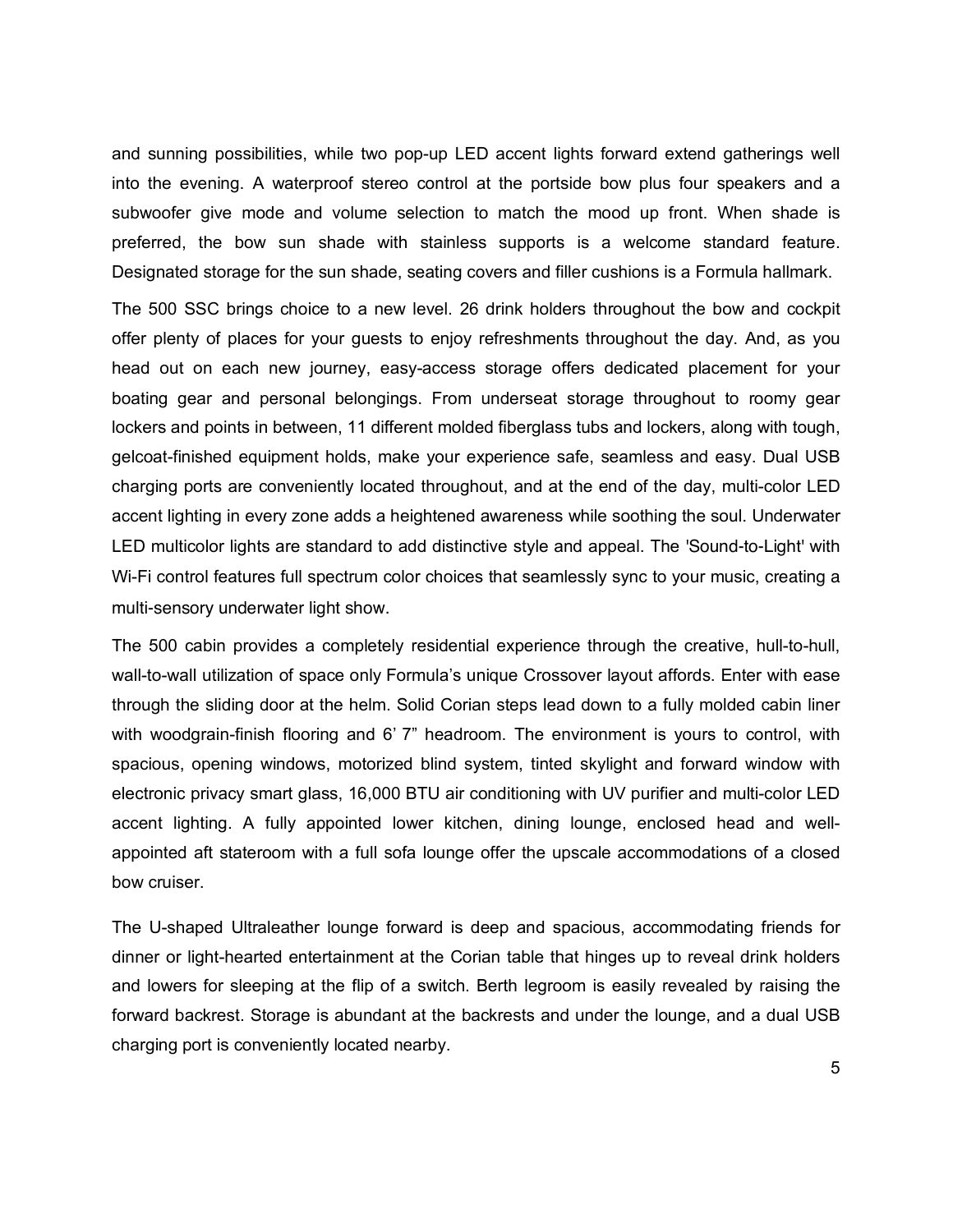The portside lower kitchen is beautifully presented in your choice of design-inspired open grain or high-gloss woodgrain finishes, rich Corian countertop, multi-colored LED lighted Corian wall accent and brushed metallic architectural features. Culinary conveniences include a spacious stainless sink with premium Elka® swivel spout and removable cover, overhead microwave, large pullout Isotherm stainless steel refrigerator, Keurig® coffee maker and concealed trash container. A full bank of hardwood dovetailed drawers and dedicated wine storage, spacious concealed cupboard space overhead plus a unique hideaway counter storage compartment keep it all in place. A beautifully presented multi-color LED lighted cabinet showcase, complete with tempered stemware and tumblers, makes entertaining an absolute delight. Also to port is the electronics pylon with Rockford Fosgate stereo remote control, air conditioning control and a LaunchPort inductive charging system for the Formula-provided iPad. Digital switching controls all lighting and air conditioning as well as relays chartplotter and engine information. A separate app puts the stereo control in your hands with four cabin speakers that bring pure audio clarity while dramatic lighting acts as a powerful design element throughout. The 32" LED/LCD Smart HDTV with soundbar, Blu-ray™ player and multi-color LED accent lighting is perfectly positioned to entertain your guests.

To starboard, the seven-position wine cooler brings a toast to the end of the day. Storage is cleverly optimized at the stairway pylon, including a dedicated space for the Dyson V11 vacuum with charging station. A roomy cedar-lined hanging locker at the entryway keeps your guests' belongings convenient and secure.

The spacious head with separate shower is a pampering oasis, blending calming lines and lighting with care-inspired features, including a vanity with Corian countertop, custom-molded vessel sink with wall-mounted faucet, high-gloss woodgrain-finish lower cabinet and large mirrored upper cabinet, and Vacuflush® head unit. The separate shower brings relaxation with both rain and wand dual shower heads, Corian seat, intuitive toiletry keeper, four swimsuit/towel hooks with plush woven towels and tempered glass shower door.

The aft cabin stateroom is a private retreat featuring a permanent queen-size bed with Aerus memory foam mattress, so there is no need to fix up a lounge for primary sleeping. The bed offers a quiet respite with an upholstered headboard with individual reading lights, quilted